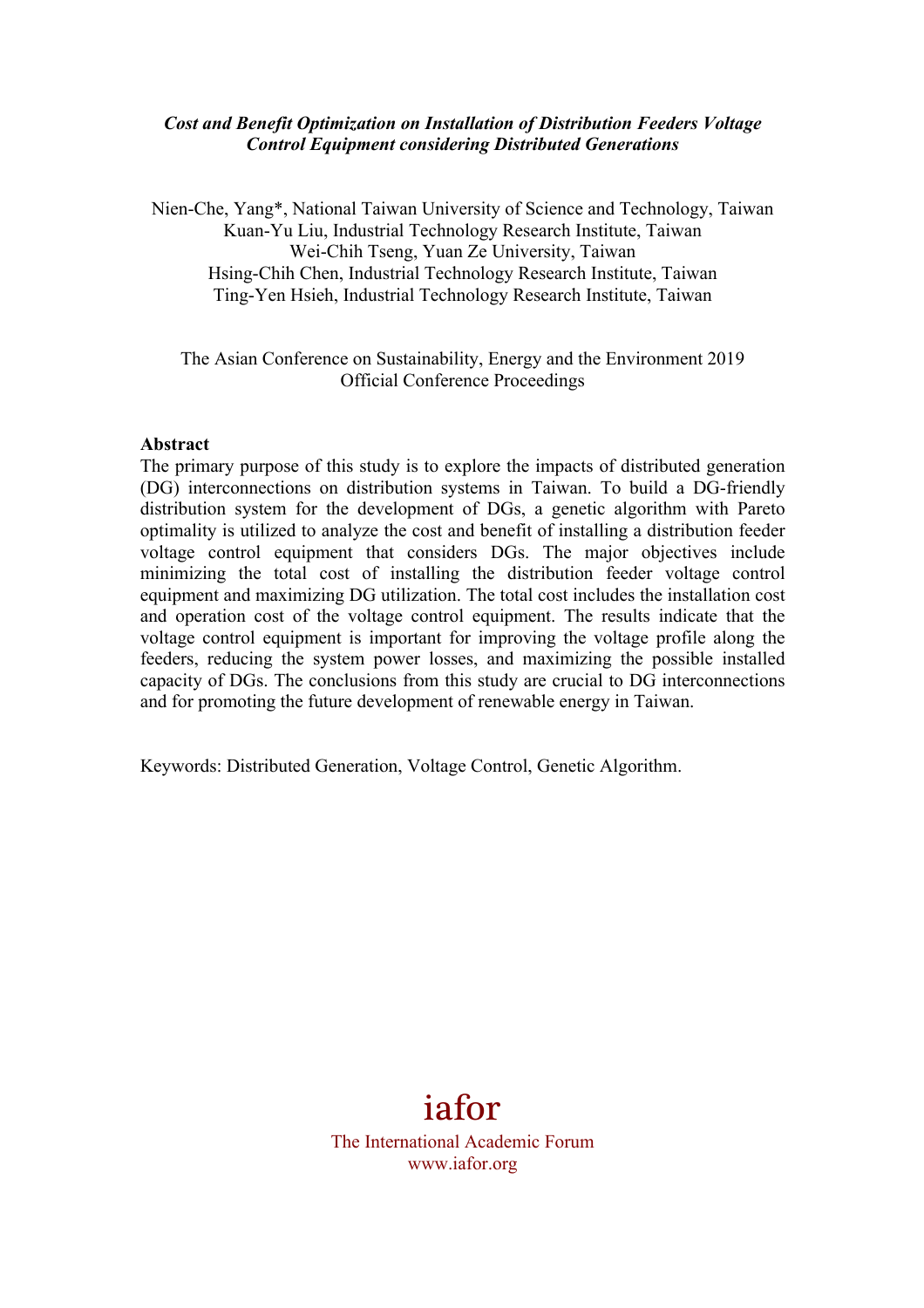# **I. Introduction**

According to the governmental policy in Taiwan, hybrid power generation of renewable energy will increase from the present 4.6% to 20% by 2025. When the amount of renewable energy power generation increases significantly, the power quality and the stability of power grid operations are affected. To explore the impacts of distributed generation (DG) interconnections on distribution systems in Taiwan, the voltage deviations of all system buses in the distribution systems are evaluated. The standard of voltage deviation is 0.95–1.03 p.u., according to the Taipower interconnection grid codes. The benefits of installing distribution feeder voltage control equipment and the techniques of reactive power device control (RPDC) used in Taipower were evaluated.

In previous studies [1-4], the voltage deviations of all buses could not satisfy the requirements of grid codes under some scenarios. That is, the voltage control equipment installed at the substation could regulate the voltages at the secondary side of the substation transformer. Because of this drawback of RPDC, an automatic voltage regulator (AVR) is an economical solution to improve voltage deviations along feeders. In this study, an automatic voltage regulator is utilized to improve the voltage profile along feeders. System index factors such as voltage deviations, operation sequences of RPDC, and maximum permissible capacity of DGs are calculated after performing power flow solutions.

# **II. Proposed Algorithm**

The maximum permissible capacity of DGs is restricted by the limitations of steady-state voltage deviations caused by the DG interconnection and maximum continuous operating current of the feeder [5-9]. To reduce this steady-state voltage deviation, utilizing a feeder voltage control equipment is a reasonable solution to maintain the node voltages along a distribution feeder within a permissible range. Hence, the impact assessment for DG interconnections, and cost and benefit optimizations for the sizing and siting of voltage control equipment are proposed in this paper.

### **2.1 Impact assessment for DG interconnection**

To evaluate the impact of DGs on distribution systems, the Monte-Carlo-based power flow method is used in this study. In the feasible regions of interest of the distribution systems, the possible combinations of system topologies and load states, such as (1) system short-circuit capacity, (2) rated capacity of the main transformer, (3) percent impedance of the main transformer, (4) size of the feeder primary conductor, (5) length of the primary feeder, (6) discrete loads along the feeder, (7) power factors of feeder loads, and (8) distribution of feeder loads, are generated. The flowchart of the impact assessment for the DG interconnections is shown in Fig. 1. The calculation procedure is described as follows: (1) set voltage level, (2) set steady-state voltage deviation limitations, (3) set initial system topologies, (4) set feasible region of system parameter data, (5) set number of simulations, (6) initialize system parameters randomly, (7) search the maximum permissible DG capacity by the maximum allowable DG capacity calculation algorithm (MADCCA), (8) regulate feeder voltages by RPDC, and (9) output the results.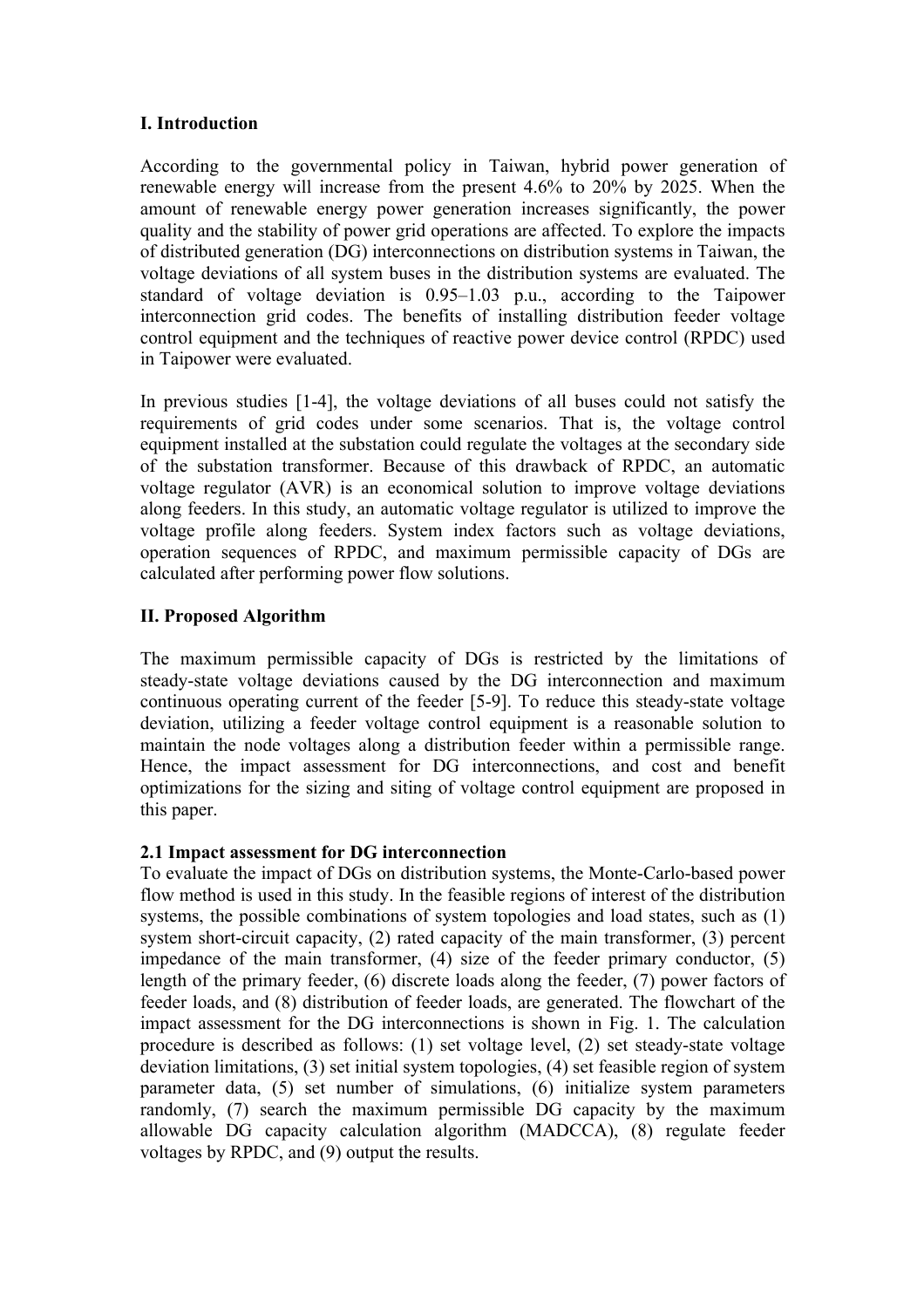

Figure 1: Flowchart of impact assessment for DG interconnection.

The MADCCA is necessary for the calculation procedure described as follows: (1) initial estimate of the maximum permissible DG capacity, (2) power flow calculation, (3) estimation of voltage deviation, and (4) modification of the maximum permissible DG capacity for the next trail value. The flowchart for the MADCCA is shown in Fig. 2.



Figure 2: Flowchart for maximum permissible DG capacity calculation algorithm.

### **2.2 Genetic Algorithm**

To optimize the sizing and siting of the voltage control equipment, a genetic algorithm (GA)-based method with a Pareto front is developed. For the proposed method, the sizing and siting of AVRs are the control variables. The first objective is to establish a cost function for searching the minimum cost after installing the AVRs. The second objective is to establish a benefit function for searching the maximum increase in the maximum permissible DG capacity after installing the AVRs. The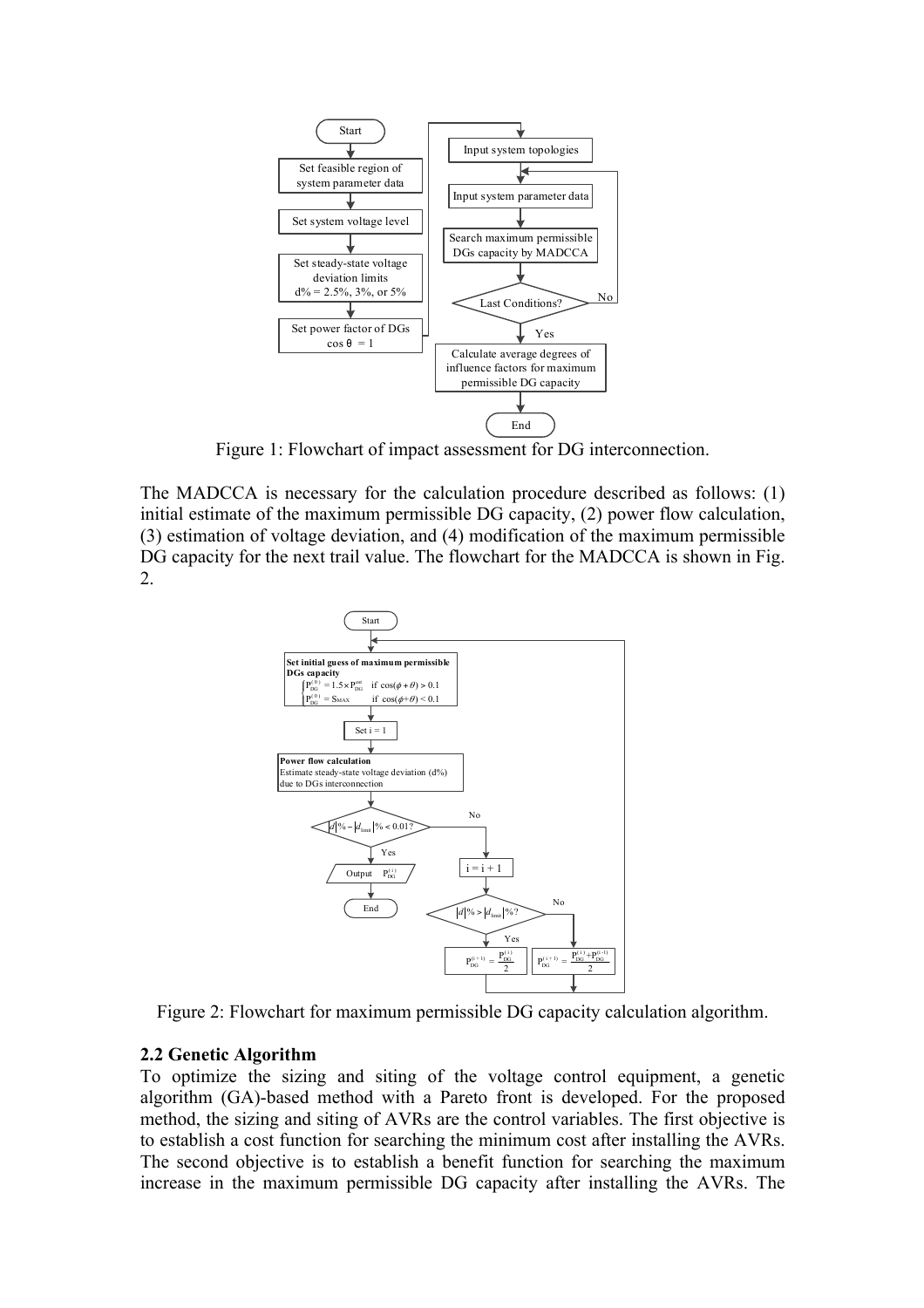flowchart of the proposed GA-based method with a Pareto front is shown in Fig. 3. The solution procedure is described as follows: (1) input the feasible region of system parameters and iteration constraints, (2) initialize the coefficients for the proposed algorithm, (3) set the probabilities of crossover and mutation, (4) estimate the fitness for every individual within the populations, (5) perform elitism, crossover, and mutation between individuals, and reproduce the next-generation populations (6) re-estimate the fitness for every individual within the populations, and (7) verify the stopping rules.



Figure 3: Flowchart of GA-based method with Pareto front for sizing and siting of voltage control equipment.

#### **2.3 Pareto Optimality**

Generally, optimization problems can be divided into single- and multiobjective problems. In single-objective optimization problems, an objective function is used for searching a single optimization solution. In multiobjective optimization problems, various objective functions are minimized simultaneously; however, some objectives may conflict with one another, and no single solution can minimize all objectives simultaneously. Hence, a set of nondominated solutions, called Pareto optimal solutions, is used to find good solutions to multiobjective problems as shown in Fig. 4. Pareto optimality can be described mathematically as follows:

$$
\forall i \in \{1, 2, ..., n_f\}, \quad f_i\left(\frac{V}{x_1}\right) \le f_i\left(\frac{V}{x_2}\right) \tag{1}
$$
\n
$$
\exists j \in \{1, 2, ..., n_f\}, \quad f_j\left(\frac{V}{x_1}\right) < f_j\left(\frac{V}{x_2}\right) \tag{2}
$$

If both the abovementioned conditions are satisfied, the solution  $\overline{x}_1^V$  dominates solution  $\begin{bmatrix} V \\ x_2 \end{bmatrix}$ .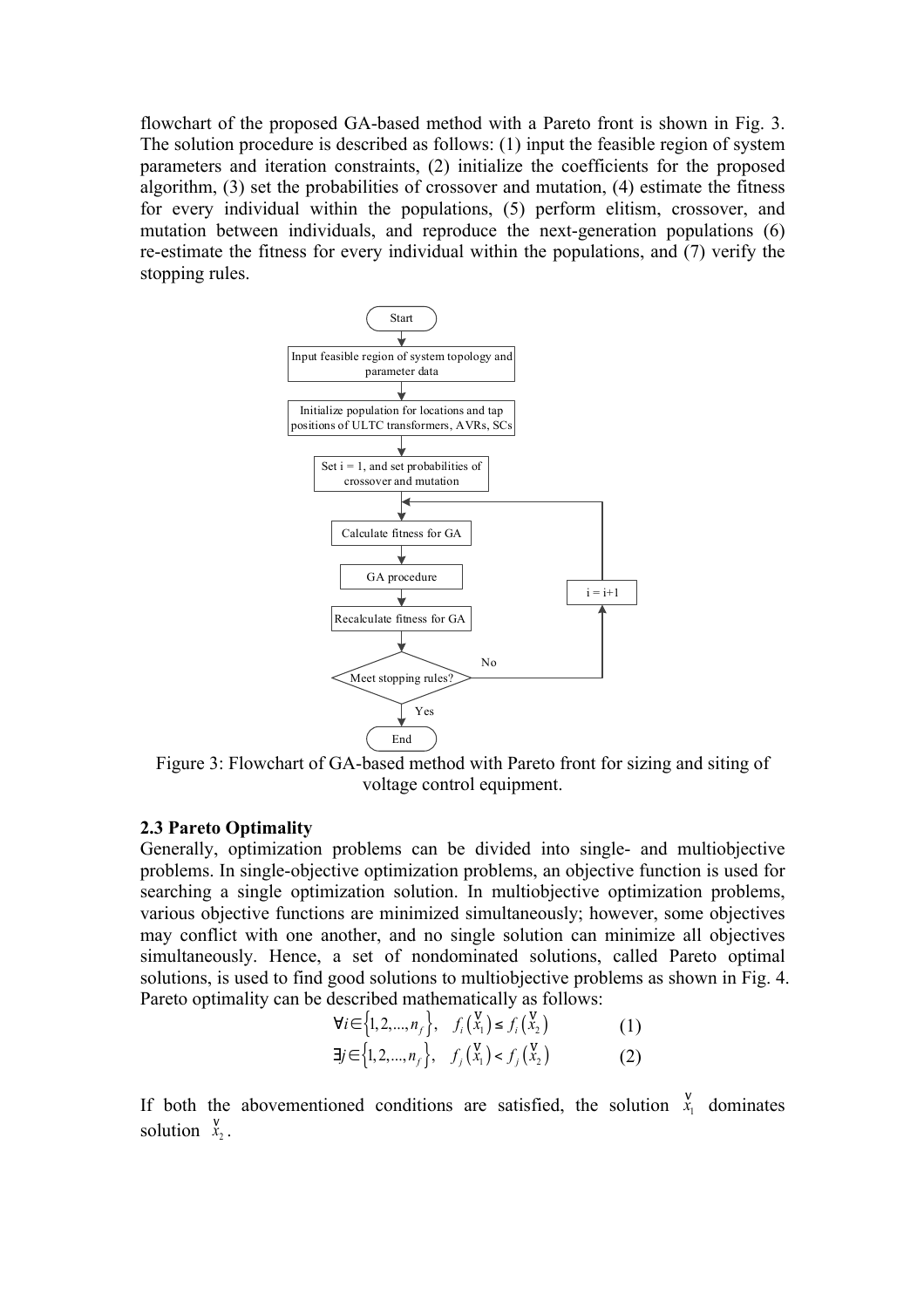

Figure 4: Pareto front for a two-objective problem.

To simulate the impact of DG interconnection on distribution systems, a sample system is used, as shown schematically in Fig. 5. The parameters for the AVR, on-load tap charger (OLTC) transformer, and shunt capacitor (SC) are shown in Tables 1 and 2. The feasible ranges of system parameters for 11.4- and 22.8-kV distribution systems are shown in Tables 3 and 4, respectively. To consider the time-to-time, day-to-day, and season-to-season changes in the load demands and power generations, eight daily characteristic curves are used to represent the power consumption and power generation behaviors for each type of load demand, photovoltaic (PV) generation, and wind generation.



Figure 5: Schematic diagram of the sample system.

| Table 1: Parameters for AVR. |            |                                                       |  |  |  |  |
|------------------------------|------------|-------------------------------------------------------|--|--|--|--|
| Equipment                    | Parameters |                                                       |  |  |  |  |
|                              |            | 1. Number of taps: $32 \pm 16$ ;                      |  |  |  |  |
| <b>AVR</b>                   |            | 2. Controllable voltage for each tap: $0.00625$ p.u.; |  |  |  |  |
|                              |            | Range of controllable voltage: $\pm 10\%$             |  |  |  |  |

Table 1: Parameters for AVR.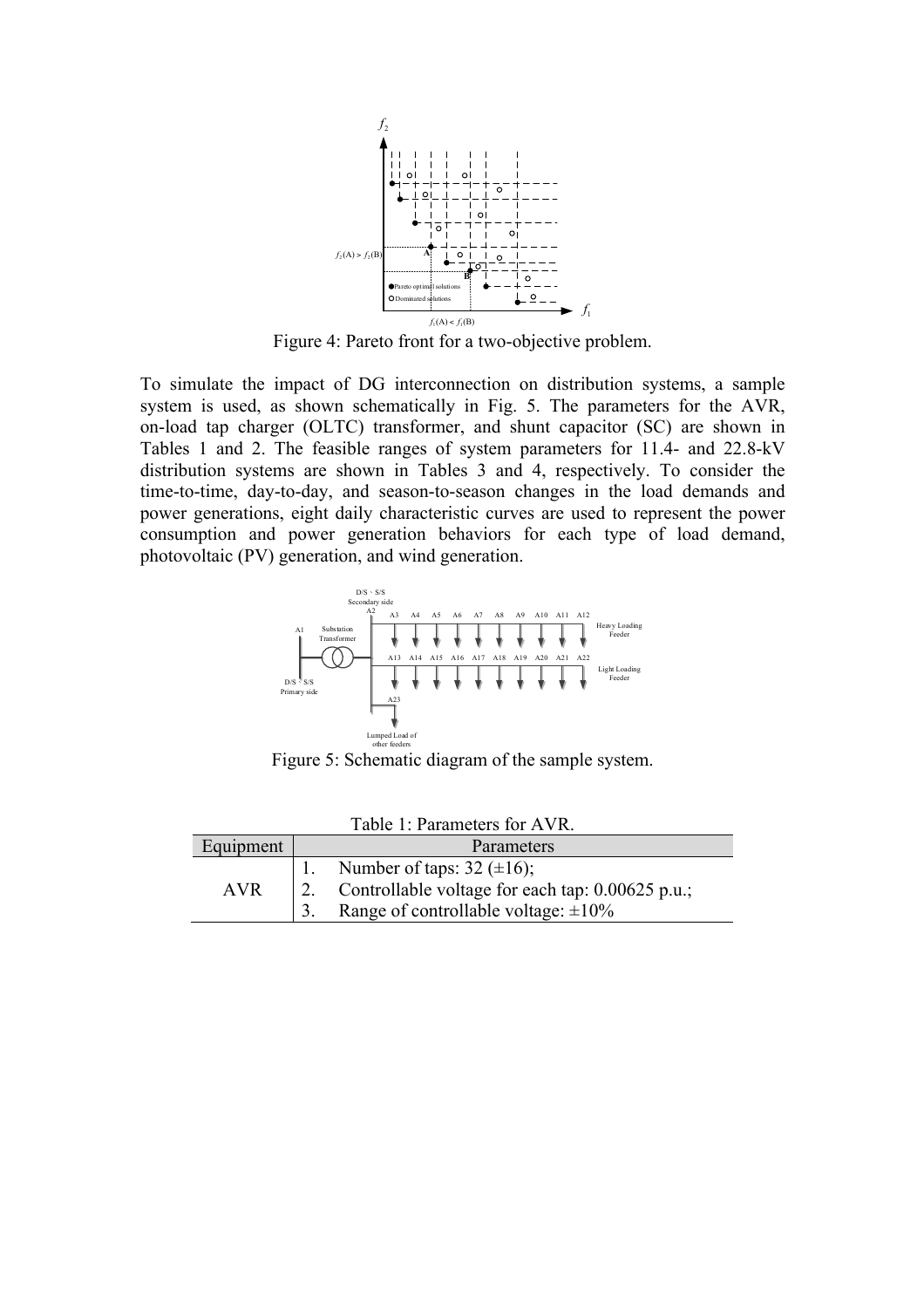| Equipment   |    | Parameters                                       |  |  |  |  |
|-------------|----|--------------------------------------------------|--|--|--|--|
|             |    | Number of taps: $32 \ (\pm 16)$ ;                |  |  |  |  |
| <b>OLTC</b> |    | Controllable voltage for each tap: 0.00625 p.u.; |  |  |  |  |
|             |    | Range of controllable voltage: $\pm 10\%$        |  |  |  |  |
|             |    | Number of capacitor banks: 2                     |  |  |  |  |
| <b>SC</b>   |    | Rated capacity of each capacitor bank: 3 Mvar    |  |  |  |  |
|             | 3. | Total rated capacity of capacitor banks: 6 Mvar  |  |  |  |  |

Table 2: Parameters for OLTC transformer and SC.

|  |  |  |  |  | Table 3: Feasible ranges of system parameters for 11.4-kV distribution systems |  |
|--|--|--|--|--|--------------------------------------------------------------------------------|--|
|  |  |  |  |  |                                                                                |  |

| Factor                                            | Parameters                           |  |  |  |  |
|---------------------------------------------------|--------------------------------------|--|--|--|--|
| short-circuit<br>System                           | 800 MVA in 69/11.4 kV DSs            |  |  |  |  |
| capacity                                          | 2,000 MVA in 161/11.4 kV DSs         |  |  |  |  |
| $X/R$ ratio of equivalent<br>system impedance     | $6.0 - 6.5$                          |  |  |  |  |
| of<br>Rated<br>capacity                           | 12.5 MVA or 25 MVA in 69/11.4 kV DSs |  |  |  |  |
| substation transformer                            | 30 MVA or 60 MVA in 161/11.4 kV DSs  |  |  |  |  |
| of<br>Percent impedance<br>substation transformer | $5 - 15%$                            |  |  |  |  |
| $X/R$ ratio of substation<br>transformer          | $10 - 20$                            |  |  |  |  |
| Size of primary feeder                            | 477AAC: $0.131 + j0.364$ $\Omega/km$ |  |  |  |  |
| Length of primary feeder                          | $5-12$ km                            |  |  |  |  |
| Total loads of a given<br>feeder                  | 600 kW-3 MW                          |  |  |  |  |
| of<br>loads<br>other<br>Total<br>feeders          | $2-9$ MW                             |  |  |  |  |
| factor of feeder<br>Power<br>loads                | $0.8 \; \text{lagging} - 1.0$        |  |  |  |  |

Table 4: Feasible ranges of system parameters for 22.8-kV distribution systems

| Factor                                            | Parameters                              |  |  |  |
|---------------------------------------------------|-----------------------------------------|--|--|--|
| short-circuit<br>System<br>capacity               | 2,000-8,000 MVA                         |  |  |  |
| X/R ratio of equivalent<br>system impedance       | $6.0 - 6.5$                             |  |  |  |
| of<br>capacity<br>Rated<br>substation transformer | 30 MVA or 60 MVA                        |  |  |  |
| of<br>Percent impedance<br>substation transformer | $5 - 15%$                               |  |  |  |
| $X/R$ ratio of substation<br>transformer          | $10 - 20$                               |  |  |  |
| Size of primary feeder                            | 500 MCM: $0.1469 + j0.1325$ $\Omega/km$ |  |  |  |
| Length of primary feeder                          | $5-20$ km                               |  |  |  |
| Total loads of a given<br>feeder                  | $1.2 - 6$ MW                            |  |  |  |
| of<br>loads<br>other<br>Total<br>feeders          | 4.8-24 MW                               |  |  |  |
| Power factor of feeder<br>loads                   | $0.8$ lagging-1                         |  |  |  |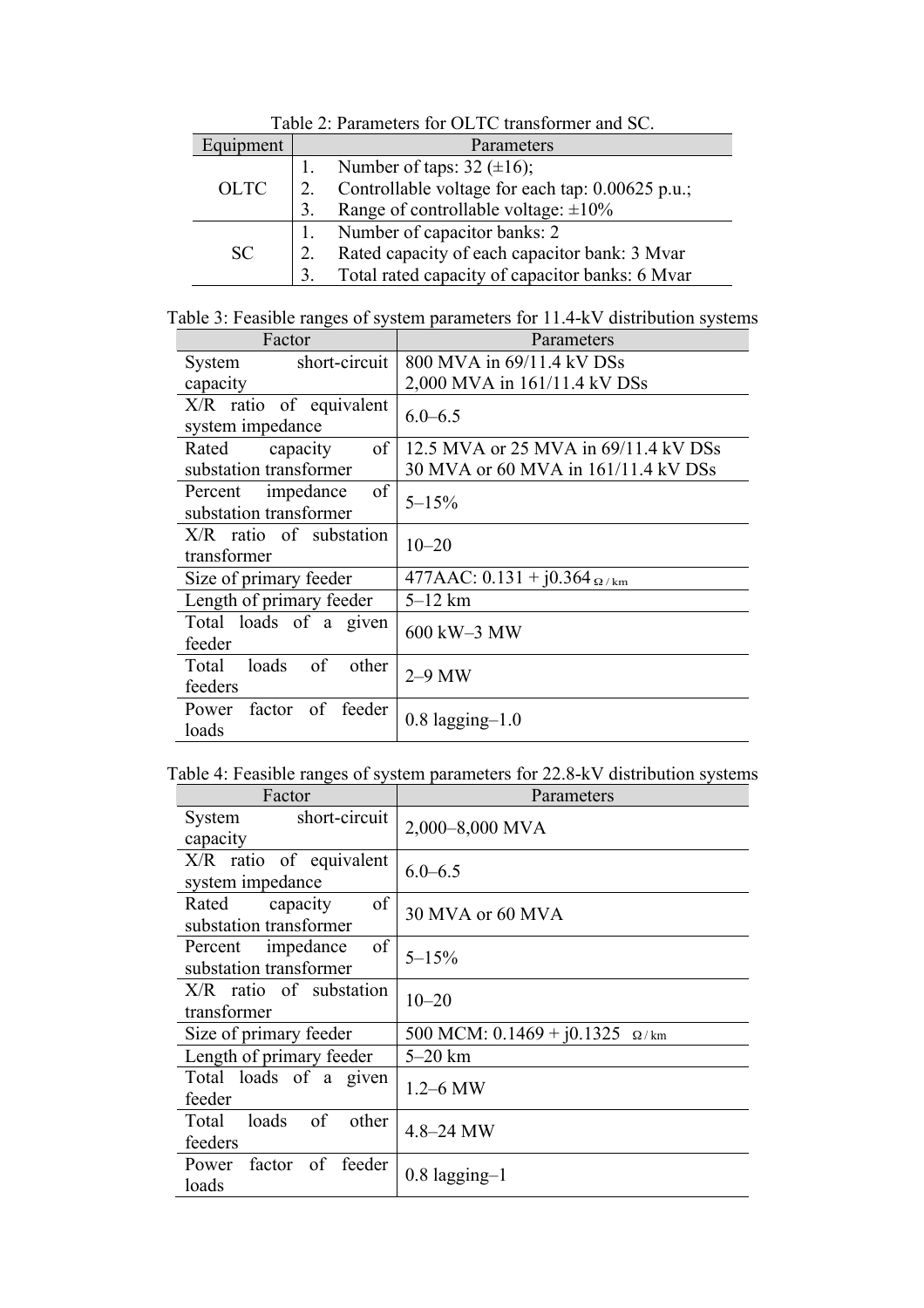#### **2.4 Objective Functions**

To ensure voltage quality along feeders and minimize the investment of installing the AVRs, the cost and benefit functions for installing the AVRs are adopted in this study.

(a) Cost function: Minimize

$$
f_{1} = \sum_{p=1}^{12} \sum_{l=1}^{n} \sum_{k=1}^{m} \sum_{j=1}^{24} \alpha_{1} \sum_{i=1}^{N_{diff}} J_{AFR,i}
$$
  
+
$$
\sum_{p=1}^{12} \sum_{l=1}^{n} \sum_{k=1}^{m} \sum_{j=1}^{24} \alpha_{2} C_{main, tap} |Tap_{main, after,j}^{k,l,p} - Tap_{main, before,j}^{k,l,p}|
$$
  
+
$$
\sum_{p=1}^{12} \sum_{l=1}^{n} \sum_{k=1}^{m} \sum_{j=1}^{24} \alpha_{3} C_{cap} |N_{cap, after,j}^{k,l,p} - N_{cap, before,j}^{k,l,p}|
$$
  
+
$$
\sum_{p=1}^{12} \sum_{l=1}^{n} \sum_{k=1}^{m} \sum_{j=1}^{24} \alpha_{4} C_{AFR, tap} |Tap_{AFR, after,j}^{k,l,p} - Tap_{AFR, before,j}^{k,l,p}|
$$
(3)

where  $J_{AVR,i}$  is the investment cost of the ith AVR (\$);  $N_{AVR}$  is the number of AVR;  $C_{\text{main, tag}}$  is the operating cost of the OLTC transformer (\$/p.u.);  $C_{\text{cap}}$  is the operating cost of the shunt capacitor  $(\frac{C}{p.u.})$ ;  $C_{AVR, tan}$  is the operating cost of the AVR  $(\frac{C}{p.u.})$ ;  $Tap_{main, before, j}^{k,l,p}$ ,  $N_{Cap, before, j}^{k,l,p}$ , and  $Tap_{AVR, before, j}^{k,l,p}$  are the tap positions of the OLTC transformer, number of shunt capacitors, and tap position of the AVR at the *j*th hour, *lth day, pth month under the <i>kth* loading condition before installing AVR, respectively;  $Tap_{main, after, j}^{k,l,p}$ ,  $N_{Cap, after, j}^{k,l,p}$ , and  $Tap_{AVR, after, j}^{k,l,p}$  are the tap position of the OLTC transformer, number of shunt capacitors, and tap position of the AVRs at the *j*th hour, *l*th day, *p*th month under the *k*th loading condition after installing the AVRs, respectively;  $\alpha_1$ ,  $\alpha_2$ ,  $\alpha_3$ , and  $\alpha_4$  are cost weighting coefficients. Here,  $\alpha_1 = 300$  (*p.u./\$*),  $\alpha_2 = 3$  $(p.u./\text{\textdegree}), \ \alpha_3 = 5 \ (p.u./\text{\textdegree}), \text{ and } \ \alpha_4 = 1 \ (p.u./\text{\textdegree}).$ 

(b) Benefit function:

Minimize

$$
f_2 = \sum_{p=1}^{12} \sum_{t=1}^{n} \sum_{s=1}^{m} \sum_{j=1}^{24} \beta \cdot (P_{DG, before,j}^{k,l,p} - P_{DG, after,j}^{k,l,p})
$$
(4)  

$$
P_{DG,j} = \gamma_1 P_{PV,j} + \gamma_2 P_{wind,j}
$$
(5)

where  $P_{DG, after, i}^{k,l,p}$  is the permissible capacity of the DGs (MW) at the *j*th hour, *l*th day, pth month under the *k*th loading condition after installing the AVRs;  $P_{DG, before,i}^{k,l,p}$  is the permissible capacity of the DGs (MW) at the *j*th hour, *l*th day, *p*th month under the *k*th loading condition before installing the AVRs;  $\beta$  is the benefit coefficient for the DGs. Herein,  $\beta = 60(p.u./MW)$ .  $P_{PV,i}$  is the real power generation (MW) of the PV system at the *j*th hour;  $P_{wind,i}$  is the real power generation (MW) of the wind power system at the *j*th hour;  $\gamma_1$  is the ratio of PV power generation to DG power generation, and  $\gamma$ , is the ratio of wind power generation to DG power generation.

#### **III. Simulation Results**

The simulation results of the cost and benefit optimization for 69/11.4- and 161/11.4-kV distribution systems with DGs are shown in Tables 5 and 6, respectively. Figs. 6 to 11 show the Pareto front obtained using the proposed method for six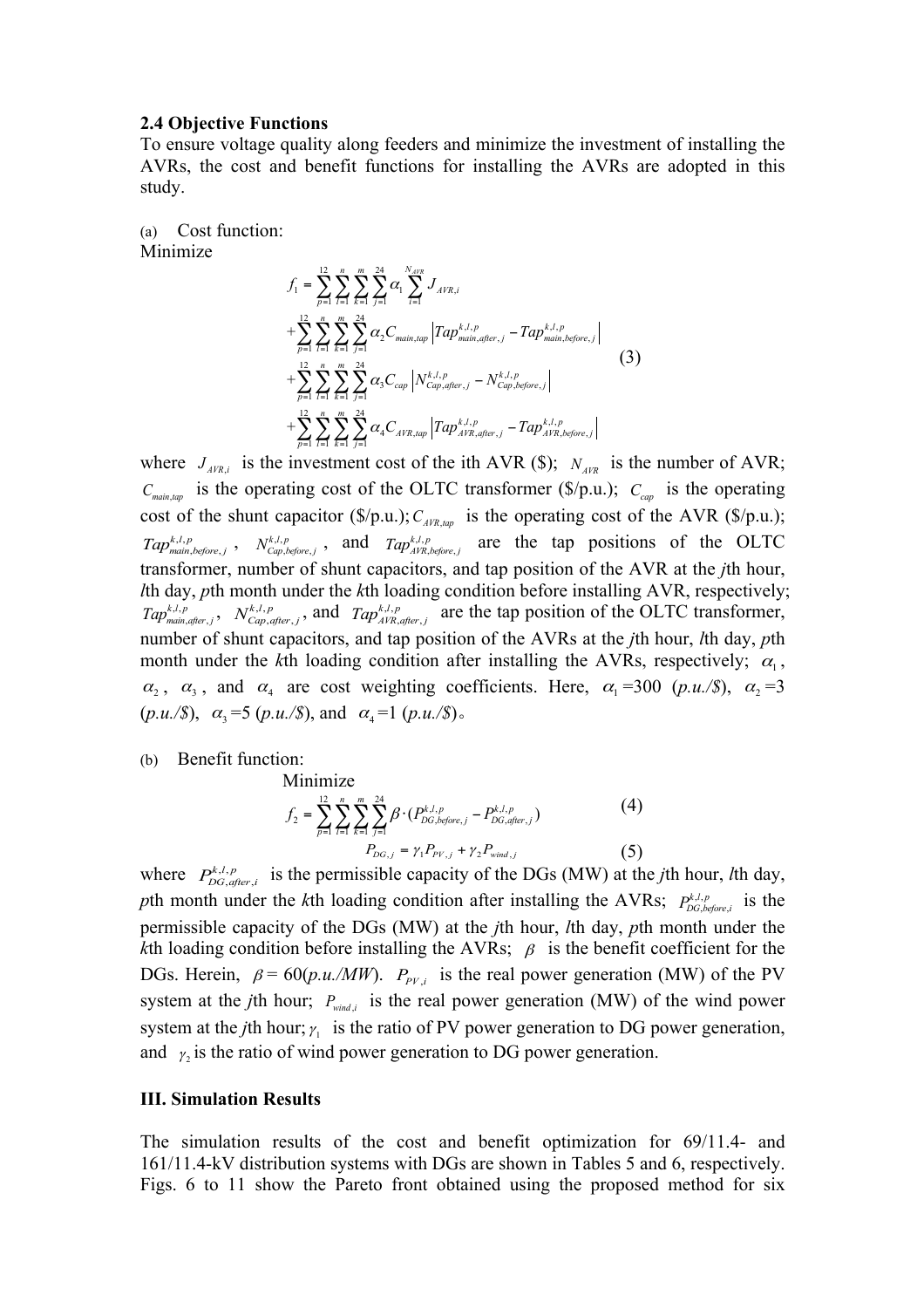scenarios. In most cases, the optimal locations of DGs are along the light loading feeder. In this case, the wide voltage spread between the light loading feeder and heavy loading feeder can be reduced, and the permissible capacity of the DGs can be increased.

|                                      |                    |                  | <b>Location of AVRs</b>                 | $f_1$          | $f_2$             |
|--------------------------------------|--------------------|------------------|-----------------------------------------|----------------|-------------------|
| Scenarios                            | Objective function | Feeder           | Distance from<br>the transformer<br>(m) | Cost<br>(p.u.) | Benefit<br>(p.u.) |
| 6 MW of DGs at the end               | Minimum cost       | Light<br>loading | 7,994-8,221                             | 2625           | -494,898          |
| of light loading feeder              | Maximum benefit    | Light<br>loading | 7,206-7,233                             | 573.75         | $-561,503$        |
| 3 MW of DGs at the end               | Minimum cost       | Light<br>loading | $2,422 - 3,452$                         | $-1616.25$     | $-79,590$         |
| of light loading feeder              | Maximum benefit    | Light<br>loading | $144 - 2,321$                           | $-1342.5$      | $-86,221$         |
| 6 MW<br>of DGs at the<br>middle      | Minimum cost       | Light<br>loading | 5,388-5,396                             | $-1205.62$     | $-367,697$        |
| of<br>light<br>end<br>loading feeder | Maximum benefit    | Light<br>loading | $3,921 - 4,785$                         | $-658.125$     | $-532,454$        |

Table 5: Multiobjective optimization for sizing and siting of AVRs in 69/11.4-kV distribution systems with DGs

Table 6: Multiobjective optimization for sizing and siting of AVRs in 161/11.4 kV-distribution systems with DGs

|                                                |                    |                  | <b>Location of AVRs</b>                 | $f_1$          | f <sub>2</sub>    |
|------------------------------------------------|--------------------|------------------|-----------------------------------------|----------------|-------------------|
| Scenarios                                      | Objective function | Feeder           | Distance from<br>the transformer<br>(m) | Cost<br>(p.u.) | Benefit<br>(p.u.) |
| 6 MW of DGs at the end                         | Minimum cost       | Light<br>loading | 8,304-8,312                             | 163.125        | $-492,656$        |
| of light loading feeder                        | Maximum benefit    | Light<br>loading | $26 - 81$                               | 5,501.25       | $-569,163$        |
| 3 MW of DGs at the end                         | Minimum cost       | Light<br>loading | 2,694-7,152                             | $-247.5$       | $-69,691$         |
| of light loading feeder                        | Maximum benefit    | Light<br>loading | $300 - 2,312$                           | 26.25          | $-95,699$         |
| 6 MW<br>of DGs at the                          | Minimum cost       | Light<br>loading | 5701                                    | 300            | $-378,496$        |
| middle<br>of<br>light<br>end<br>loading feeder | Maximum benefit    | Light<br>loading | 2,415-3,519                             | 847.5          | $-581,507$        |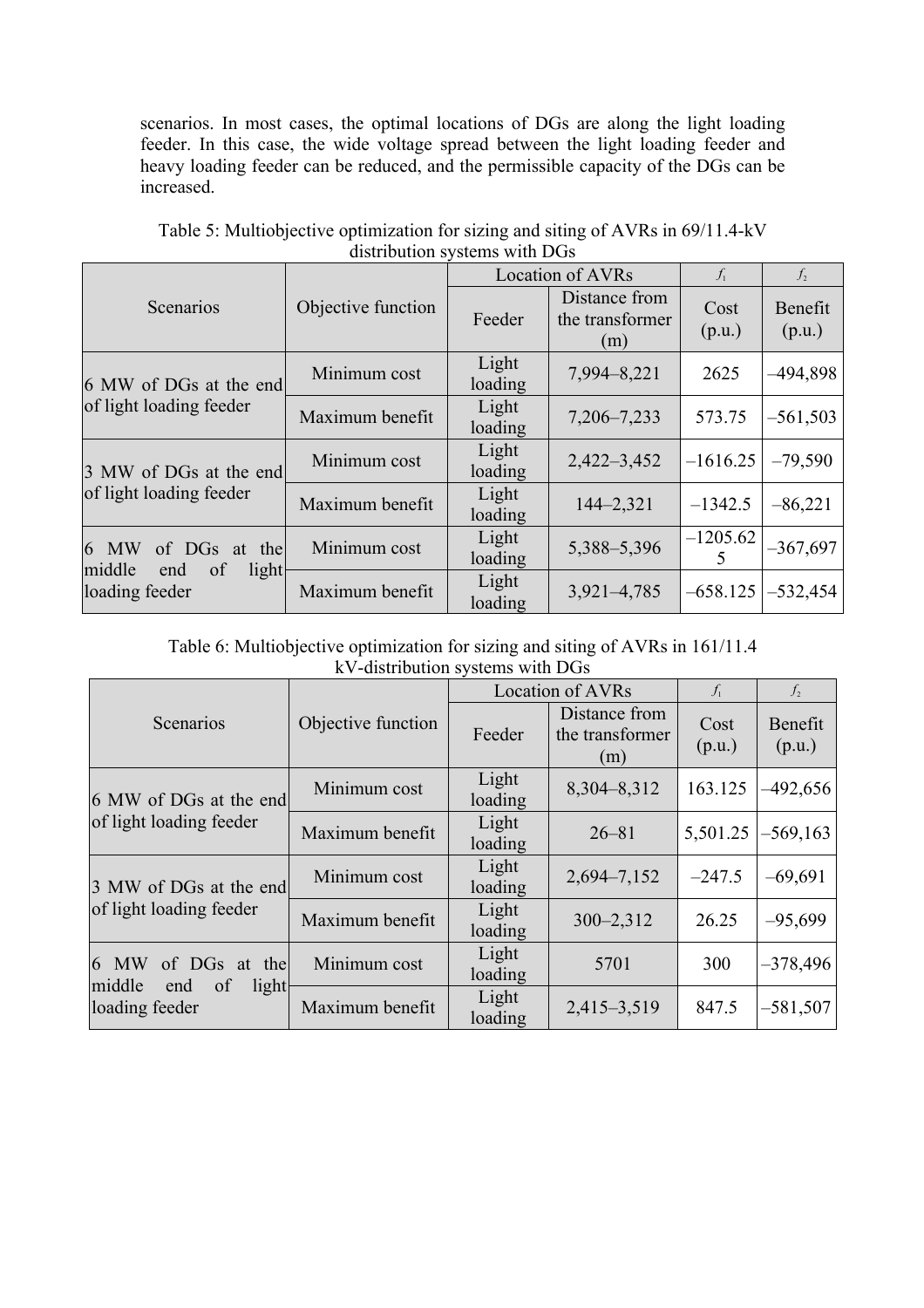

Figure 6: Pareto front for 3 MW of DGs interconnected at the end of light loading feeder (69/11.4-kV distribution systems)



Figure 7: Pareto front for 6 MW of DGs interconnected at the end of light loading feeder (69/11.4-kV distribution systems)



Figure 8: Pareto front for 6 MW of DGs interconnected at the middle of light loading feeder (69/11.4-kV distribution systems)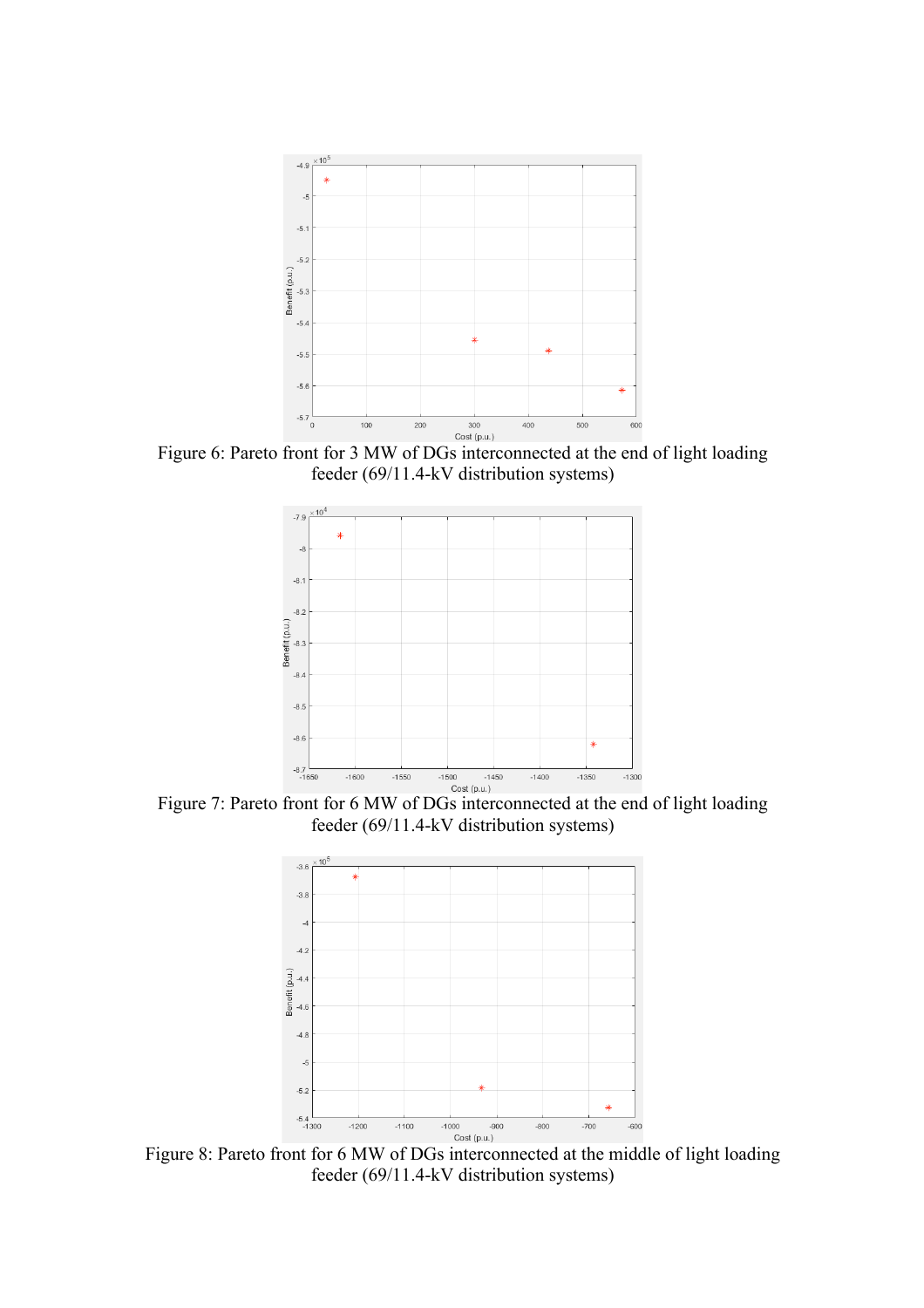

Figure 9: Pareto front for 3 MW of DGs interconnected at the end of light loading feeder (161/11.4-kV distribution systems)



Figure 10: Pareto front for 6 MW of DGs interconnected at the end of light loading feeder (161/11.4-kV distribution systems)



Figure 11: Pareto front for 6 MW of DGs interconnected at the middle of light loading feeder (161/11.4-kV distribution systems)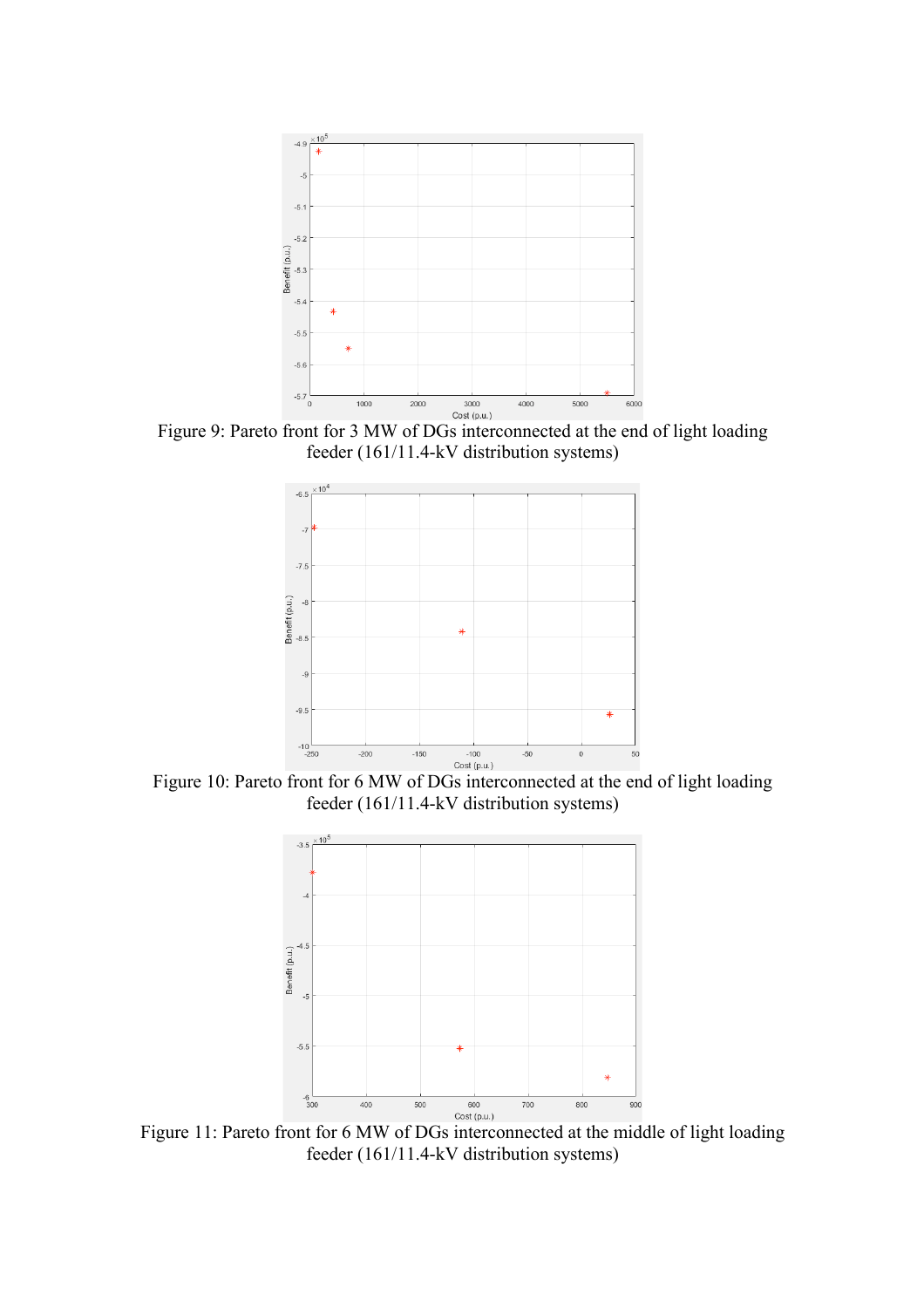### **IV. Conclusion**

In this study, the GA based method with Pareto optimality was developed to optimize the cost and benefit of installing an AVR in distribution feeders with DGs. First, the impacts of DG interconnections on distribution systems in Taiwan were investigated. The worst cases were used as sample systems. The primary objectives included minimizing the total cost of installing distribution feeder voltage equipment and maximizing the DGs utilization. The total cost included the installation cost and operation cost of the voltage control equipment. The conclusions from this study are crucial to the DG interconnections and for promoting the future development of renewable energy in Taiwan.

## **Acknowledgements**

This work was financially supported by the Bureau of Energy, Ministry of Economic Affairs under the project of Shalun Green Energy Science City – Project of Verification Platform for Industrial Green Technology. (Project number: 108-D0603)